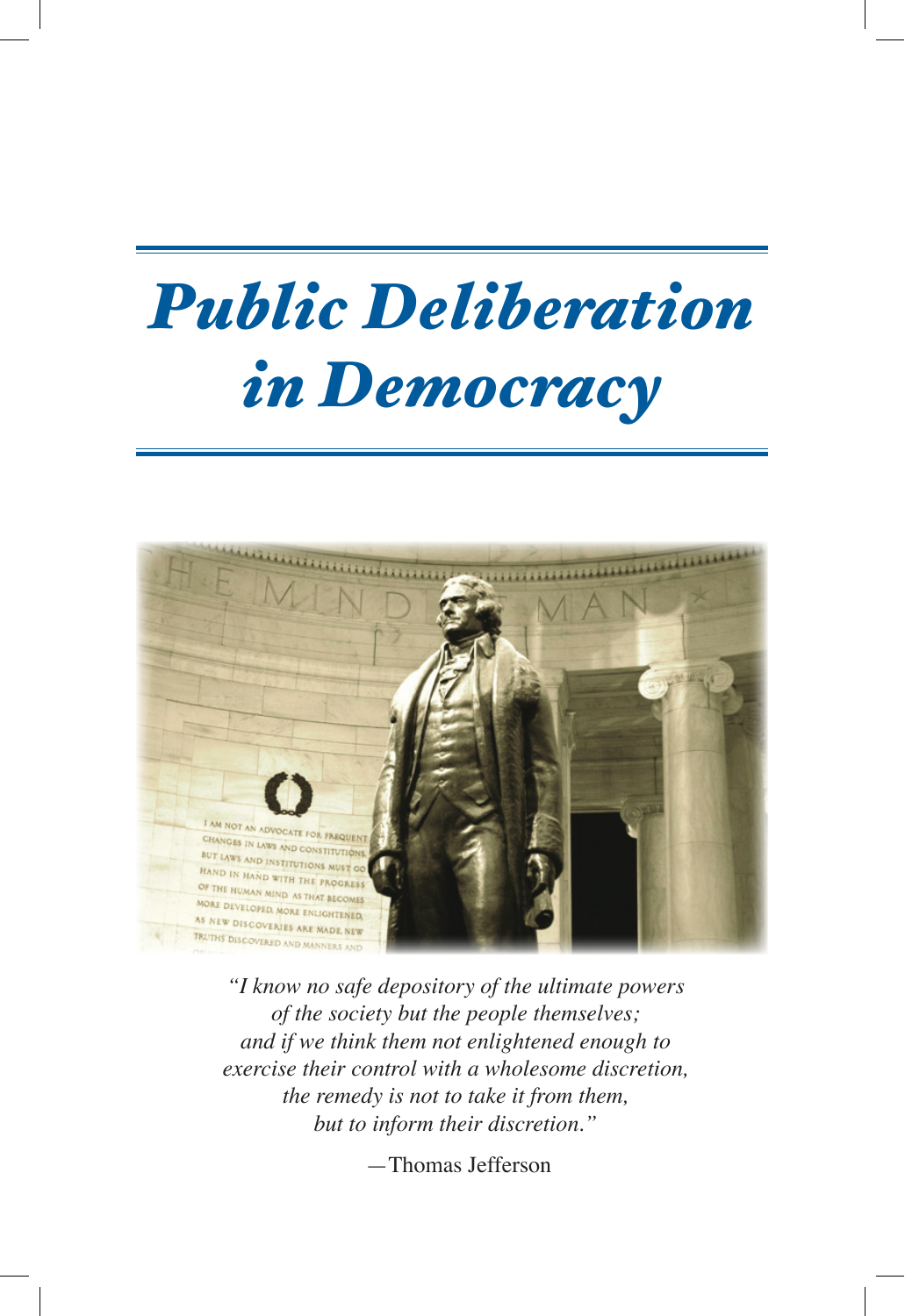If you are familiar with the Kettering Foundation or the National Issues Forums, you have heard references to "public deliberation," "deliberative decision making," and "deliberative politics." Since these concepts have different meanings for different people, the foundation tries to explain what we mean when we use them. There are more detailed accounts of public deliberation and deliberative politics in numerous foundation publications; this only provides a brief overview.

The focus of Kettering's research is on democracy and, more specifically, the role of citizens. The full significance of deliberation only becomes apparent in the larger context of democratic self-rule. Taken out of that context, deliberation is often misunderstood, as in these common misconceptions:

- ► Deliberation is one of many techniques or methods for facilitating group discussions.
- ► The value of deliberation is exclusively in the process itself. Critics fault it for being a methodology with an uncertain purpose and argue that it is of little use in dealing with real-world problems like poverty and injustice.
- ► Deliberation is a distinctly American or western concept. Another version of this perception is that deliberation is a uniquely "Kettering methodology."
- Deliberation requires special skills and extensive instruction; or, ‰ conversely, deliberation will occur if people are just willing to discuss problems in a civil manner.
- ► Deliberation is a means of rational decision making; or, deliberation is a philosophical discussion of the values at stake in the major issues facing humankind.
- ► Deliberation is a means of decision making but not of action—the two are quite different; or, deliberation is a means of selecting specific solutions for specific problems.
- ► To be significant politically, deliberation must result in discernable changes in government policy.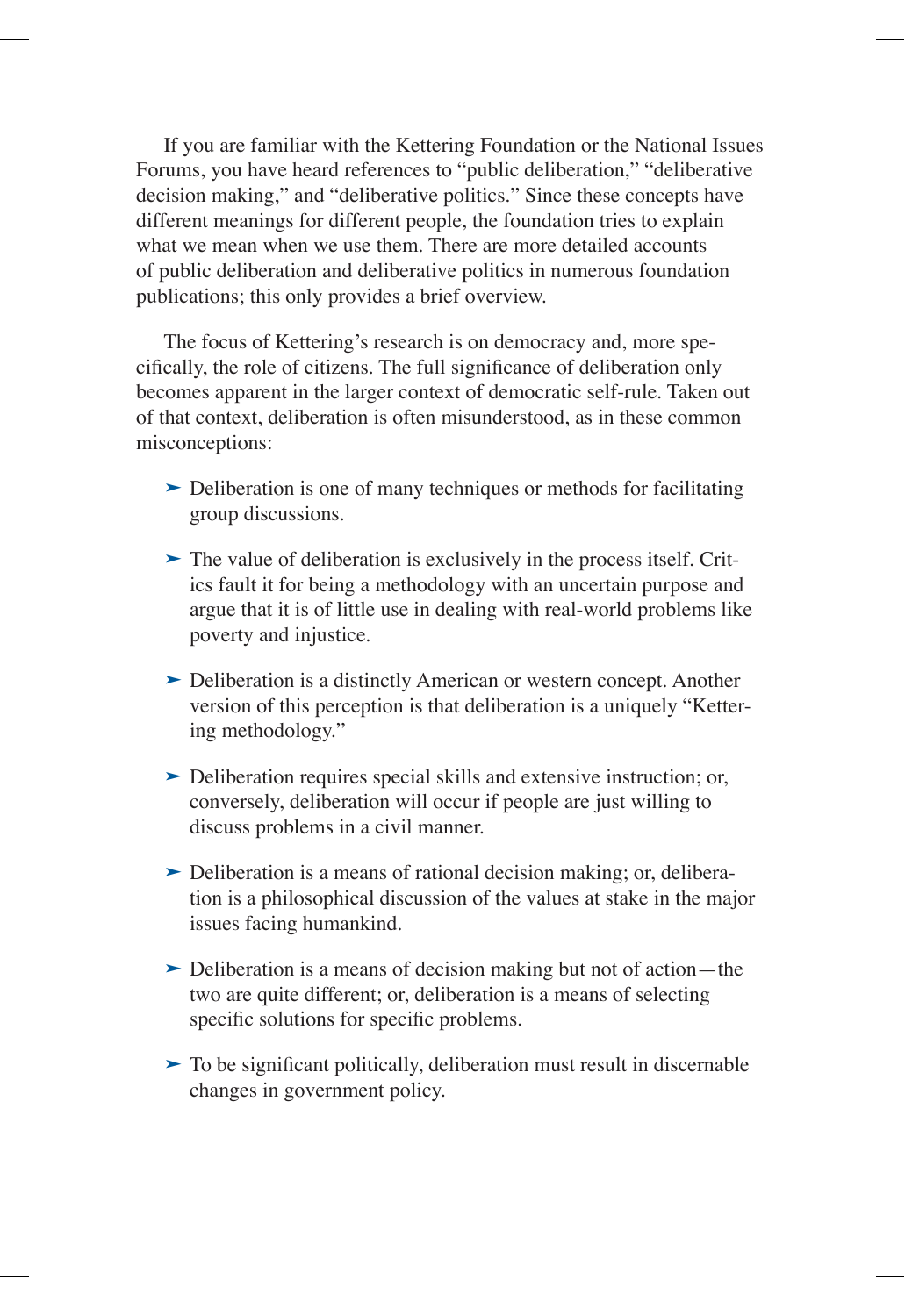Despite these many misinterpretations of what Kettering is saying, the foundation has found that *public deliberation* is crucial to combating the alienation of citizens who feel shut out of the political system, citizens who want a stronger hand in shaping their future but don't see how they can make a difference.

To make a significant difference, citizens need to have the power to act collectively or together as a citizenry. They may act by electing representatives or through their own civic initiatives. In either case, these actions ought to be wise or sound.

How, then, do people act together wisely? As we all know, citizens can make poor decisions for a host of reasons. People can rush to conclusions without thinking through the consequences of what they are doing. Or they discover that what they have decided really isn't consistent with what they consider valuable. So part of what Kettering studies is how citizens make sound decisions; that is, decisions that lead to actions consistent with what people consider important to their collective well-being.

One time-honored way to make sound decisions is by deliberating. Words for collective deliberation have been found in many ancient languages. So it is hardly a Kettering, U.S., or even western practice.



*Why Deliberate?* Public deliberation is useful when there is a discrepancy between what is happening to people and what they think should be happening—yet there is no agreement on what should be happening. There is no such thing as an expert on what should be; that is a matter of judgment. To make sound judgments, people have to weigh possible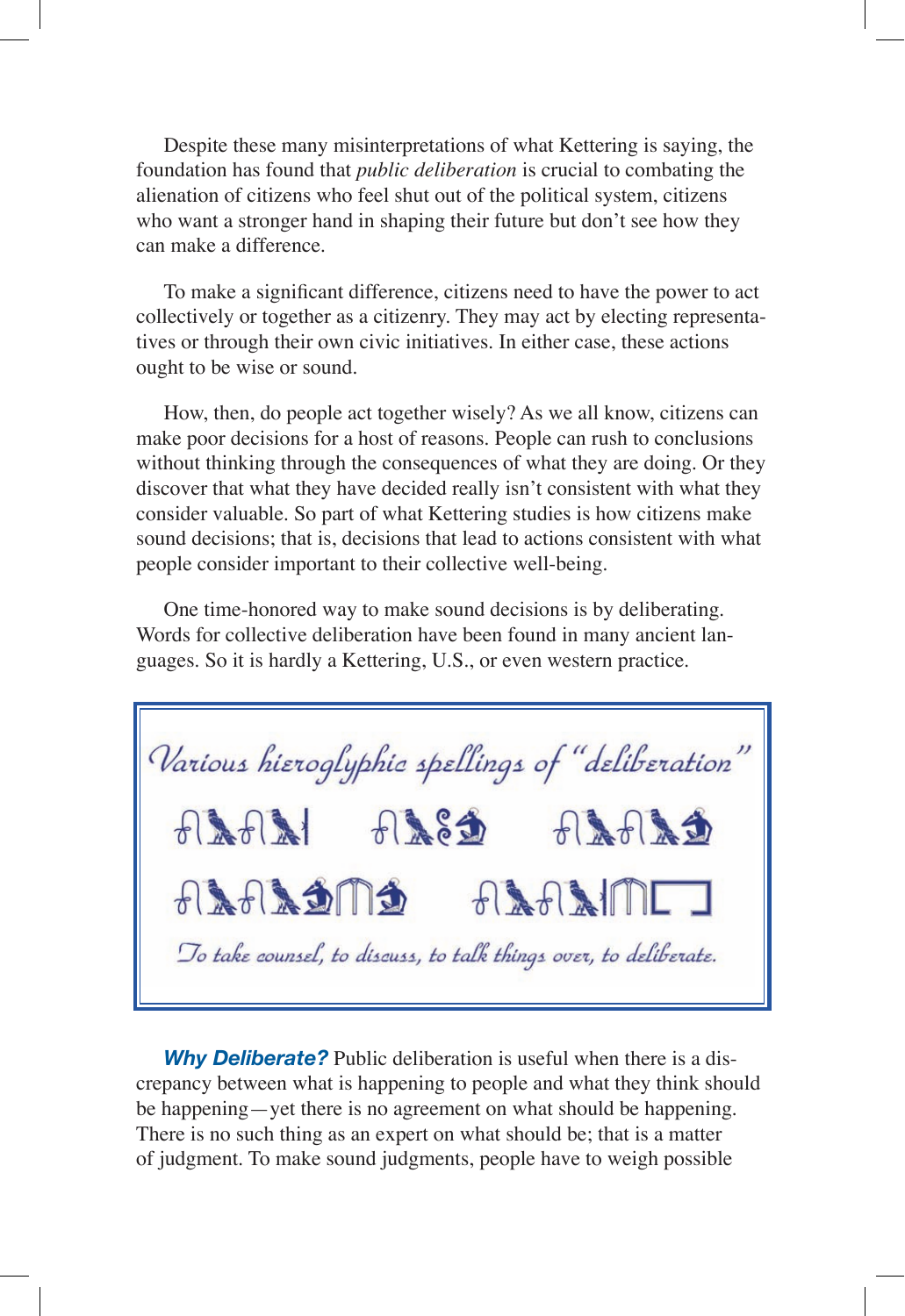actions against what they consider valuable. This careful weighing is at the core of deliberation. Recalling Thomas Jefferson, public deliberation informs our discretion.

Unlike purely rational decision making based on objective data, the deliberation we are talking about takes into consideration people's subjective experiences and the intangibles they hold dear. Facts are important, but determining what they mean is also important. Because deliberation deals with what should be, it has been called moral reasoning. Still, deliberation is not simply a philosophic inquiry or a therapeutic discussion.

There are many occasions when we deliberate—in juries, legislative bodies, and neighborhood associations. The type of deliberation that is appropriate varies accordingly. The foundation concentrates on deliberation among citizens, or *public* deliberation, which is used to stimulate joint or collective action on common problems. While this sort of deliberation certainly benefits from practice, it doesn't require expert skills. If this were the case, it is unlikely that deliberation would be so ancient and commonplace.

Deliberating is a natural act. When people make sound personal decisions, they often deliberate with family and friends; for instance, when choosing a job, they weigh different options against all that is important to them. Modern political discourse seldom models deliberation, yet participants in deliberative forums usually need only a reminder of the purpose of deliberation to get into the conversation. When people deliberate, they tell stories; their conversations move back and forth rather than going in a linear fashion toward a conclusion.

Just because something is natural, however, doesn't mean it is necessarily easy. Collective decision making is difficult because people have a number of concerns, and having to decide which of their concerns is most relevant pulls citizens in different directions. An action that might make us more secure from danger, for instance, might also restrict our freedom. Deliberation helps us deal with these tensions; citizens come to see that they value many of the same things, even though they differ on what is most valuable in a given situation. This recognition minimizes the polarization that blocks cooperative action. Public deliberation seldom produces total agreement; still, it can create enough common ground for collaborative action.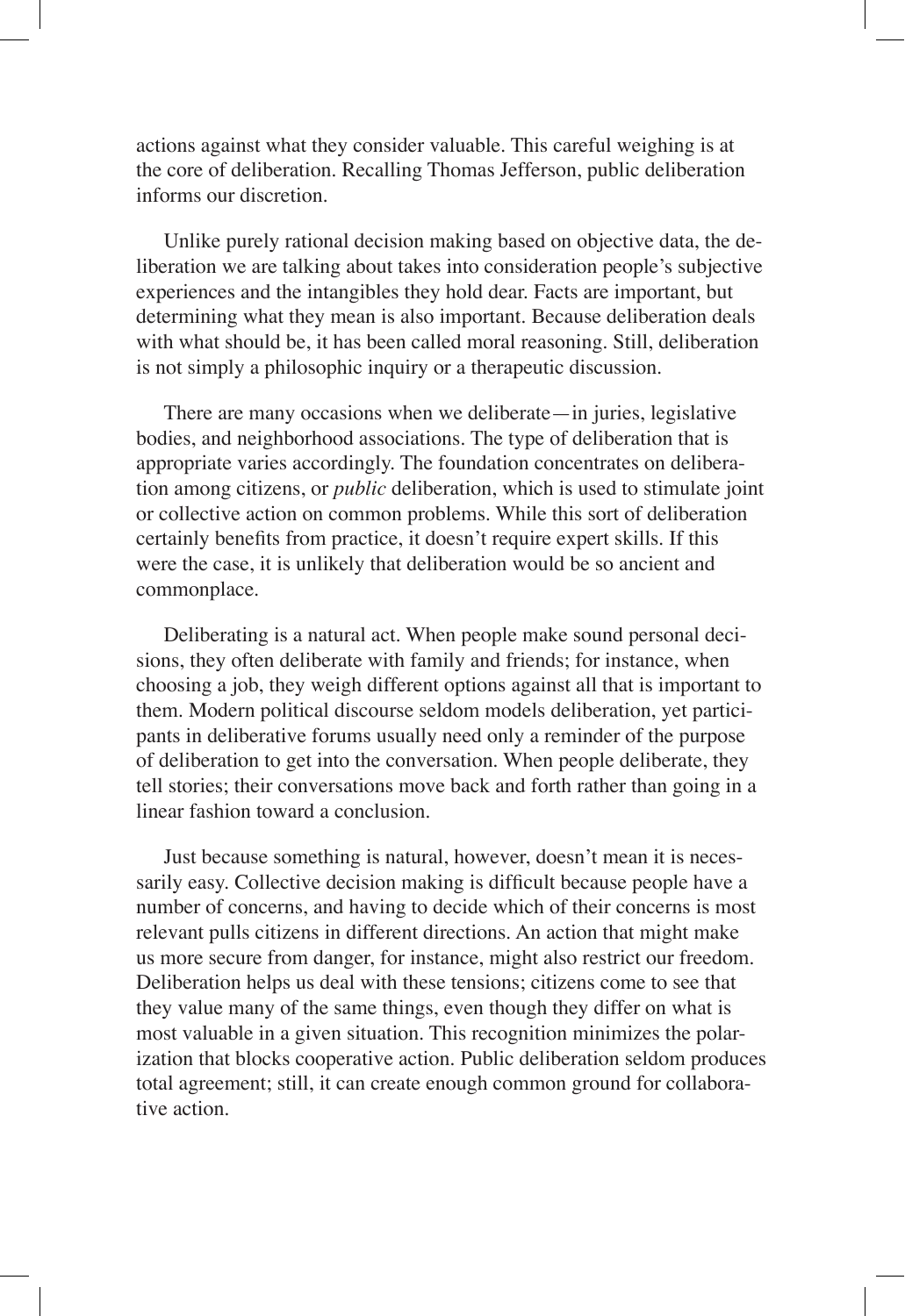

**Deliberative Politics:** Although the core of public deliberation is weighing possible actions against what is deeply valuable to all of us (at least to some degree), a great deal has to happen before and after the weighing. Deliberative decision making involves everything from determining what is really at issue to identifying options for action and the resources required. Along the way, citizens should be constantly learning from their experiences. At the foundation, we have called all that is associated with public deliberation "deliberative politics," meaning politics in the broadest sense.

The way people go about making decisions that affect them collectively influences the character of their politics. For instance, if decisions are made by a small, elite group and the decisions benefit a select few, the political system will have the same qualities of elite favoritism. Public deliberation brings different characteristics to politics. For example, it requires considering the various concerns that people bring to a decision, so it promotes inclusiveness, not necessarily for the sake of being inclusive, but because citizens aren't likely to join in collective efforts if their concerns aren't recognized. Similarly, the options for action that follow from people's concerns have to be dealt with fairly in order for the results of the deliberations to be legitimate. So deliberation fosters fairness. People often deliberate in order to give politics more of the qualities they would like for it to have, not simply to make decisions about which actions they should take or which policies they should support.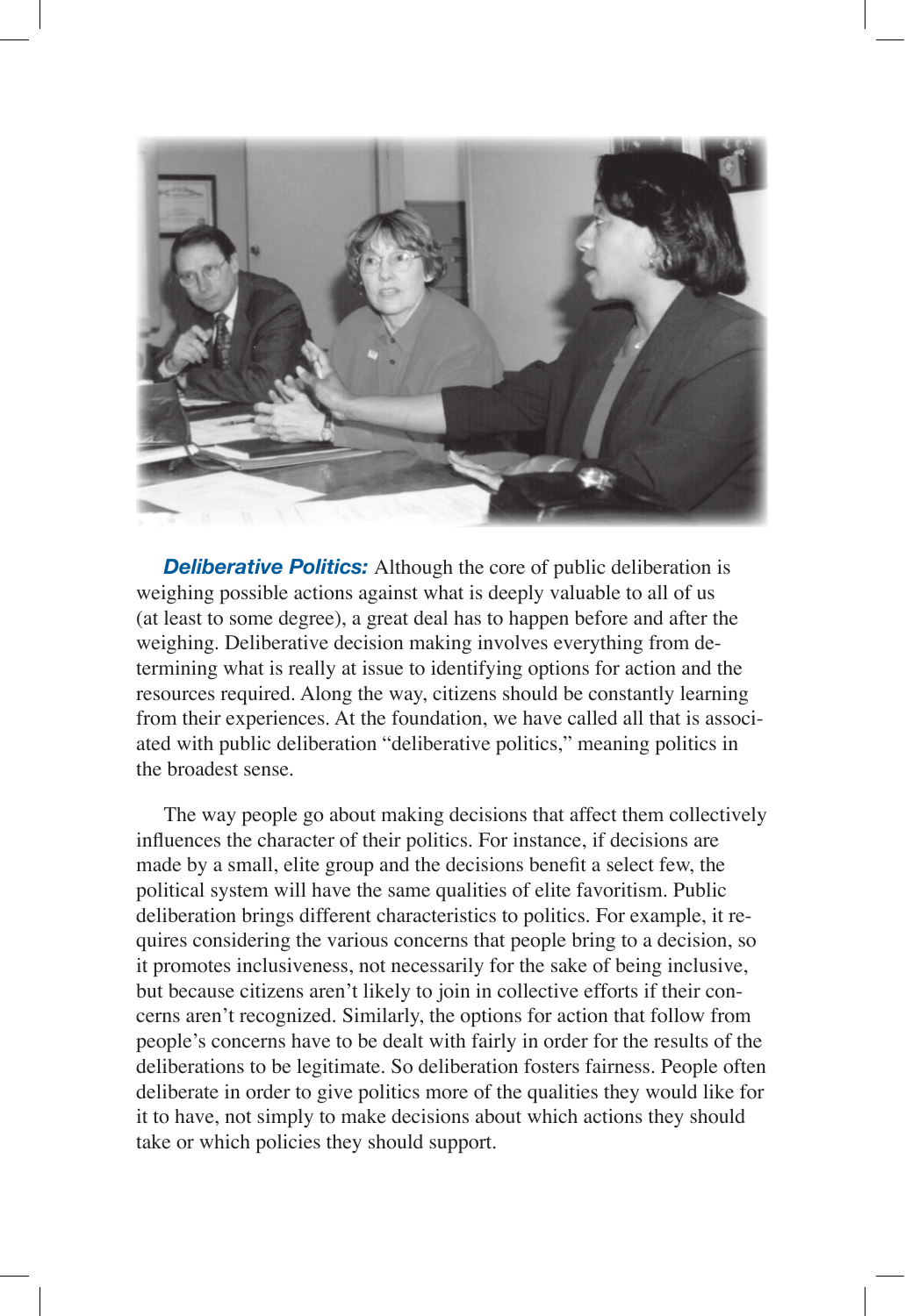Deliberation, in other words, has an intrinsic worth; it is satisfying in and of itself and not merely a technique. But at the same time, deliberation has to promote some kind of action; that is the reason for deliberating in the first place. The foundation has learned that public deliberation is an integral part of democracy both because it is a practical necessity and because it embodies the values essential to self-rule.



*Keys to Public Deliberation:* As mentioned, deliberation begins with identifying the nature of the problems that concern people. Who gets to name a problem—and the terms they use to describe it—is crucial. If people's concerns aren't reflected in the names, if the things they hold dear aren't considered, then they aren't inclined to become engaged. Unfortunately, this doesn't necessarily occur when problems are described in expert, ideological, or partisan terms. These terms may be accurate, yet not reflect people's basic, shared concerns. Their concerns are basic in the sense that they are rooted in the things humans need to survive collectively, such as being secure from danger. People have collective needs just as they have individual needs for food and shelter. And since citizens have many concerns, problems usually have more than one name.

As a problem is being identified, various options for dealing with it are usually put forward. These options are responses to the concerns people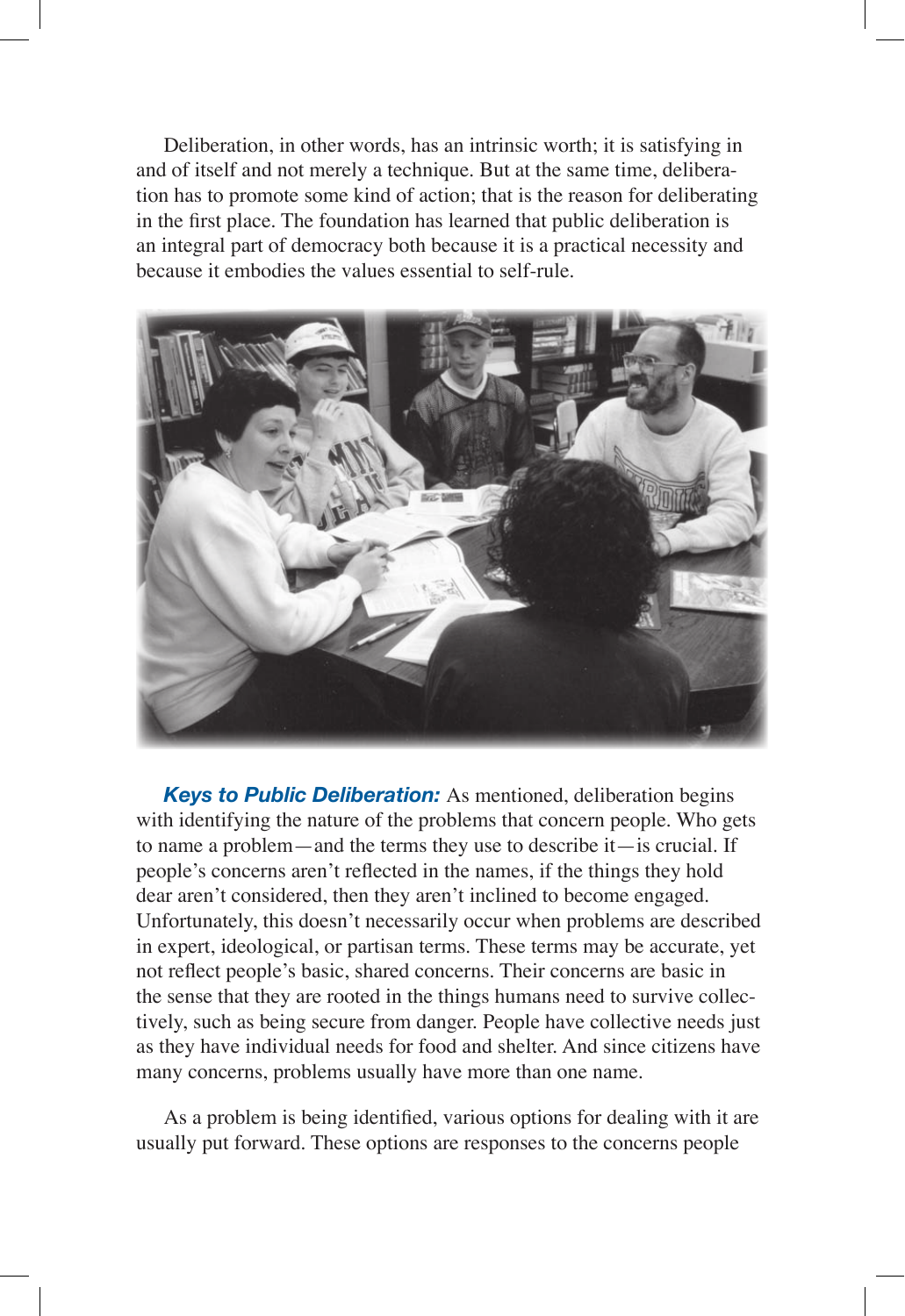have. If we are worried about children without adequate adult attention, we might favor mentoring programs or parenting classes. Since people have multiple concerns, they typically come up with more than one option for solving a problem. Deliberation involves laying out three or four of the major options and the advantages and disadvantages of each. This creates a framework for problem solving and provides the focus needed to make a decision.

Framing an issue also involves identifying the tugs and pulls of various concerns. Tensions arise when people aren't of one mind about what is most important in a given situation. Those who hope to make decision making more deliberative and less combative take note. Deliberation won't occur unless the tensions inherent in a course of action are recognized. If they aren't identified, they won't go away. Unaddressed, they generate conflicts when people try to act together.

In some cases, tensions may be intentionally avoided out of fear of controversy, or they may be unintentionally obscured by focusing too broadly on maladies like crime, corruption, and cancer, rather than what is at issue politically. But while crime is a serious matter, there isn't a positive side to it that deserves a fair hearing. That is, there isn't anything good about crime that would cause people (except perhaps criminals) to have different opinions. So there is nothing at issue to be adjudicated in deliberations. If people are asked to make a decision when the decision that needs to be made is obvious—stop crime, end corruption, cure cancer—they feel manipulated.

Tensions over what is basic to human survival shouldn't be confused with disputes over technical solutions to an obvious problem like the amount of support needed to sustain a bridge. The options or approaches to a problem that address questions of what should be aren't the same as technical solutions. However, debates over what appear to be only technical matters can sometimes mask normative disagreements over what is most valuable.

When deliberating together, the objective isn't to select one option and reject the others, as would be done in an election, but rather to chart a course that maximizes what is most valuable while minimizing the negative consequences. The result is a strategy for approaching a problem, not a specific solution.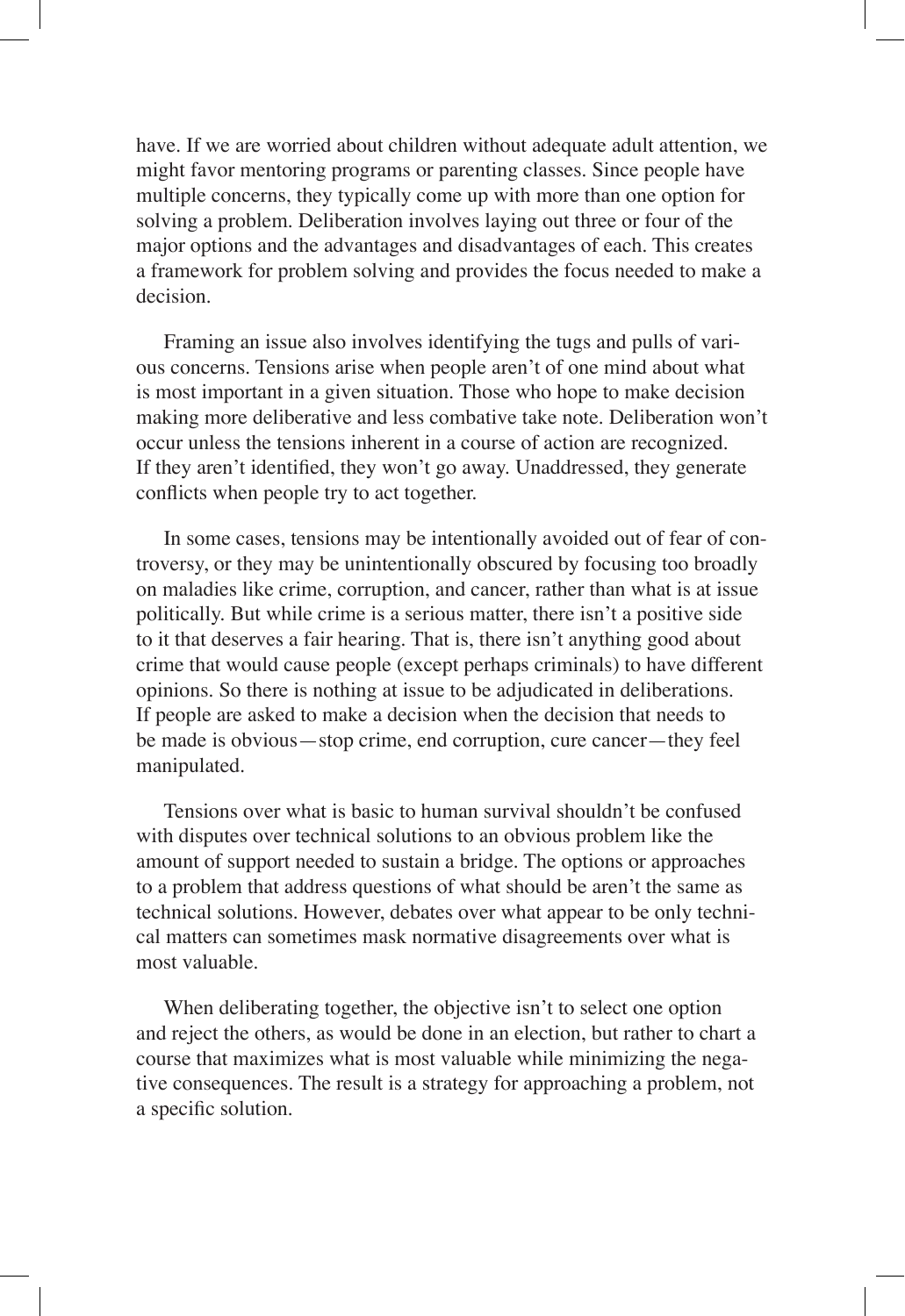**Stages in Decision Making:** Although public decisions on major issues like reforming health care or Social Security systems take time, the citizenry moves through stages that mark where the public is in its journey. Deliberation helps keep the decision making moving along so the public doesn't get stuck.

When confronted with a difficult decision, people often begin by denying that there is a problem or blaming their troubles on somebody else. They get stuck in denial or blaming others. Citizens can also be immobilized by the intense emotions that arise when what they need to do in order to solve a problem threatens the things they hold dear. Deliberation helps people own their problems and work through emotional impasses, not to make the feelings go away, but to reach the point at which citizens are in control of their emotions. Only then are they in a position to make sound decisions. "Working through" is a good phrase because that is exactly what happens when people move from denial or blaming others to facing up to the hard choices inherent in every public decision.

*Deliberation as Action:* Working through may suggest that deliberation is political therapy. It isn't. Deliberation isn't complete unless questions about who needs to act and how are taken into account. In fact, the most important decision that citizens make in deliberations is what they should do. Action is implicit in public deliberation and not a separate activity. Who the political actors should be, what resources they have, what would cause them to commit their resources, and how they would organize their actions are all on the table when people weigh options and work through tensions. The consideration of action is part of deliberative politics, even if the deliberations are only done for purely educational purposes.

*The Results:* When public deliberations have been held for the purpose of stimulating the collective action of citizens, there have been tangible benefits to communities. In Sumter, South Carolina, for instance, teenagers held forums on what to do about drug abuse. The meetings prompted participants to commit themselves to prevention projects, which eventually helped some youngsters find jobs and make their way out of the drug culture. This is one of many examples, and the reasons for such results aren't difficult to see.

When people deliberate, they develop a better sense of the issues they face, as well as a better understanding of others who face the issues with them. Deliberation often results in redefining the problem at hand, which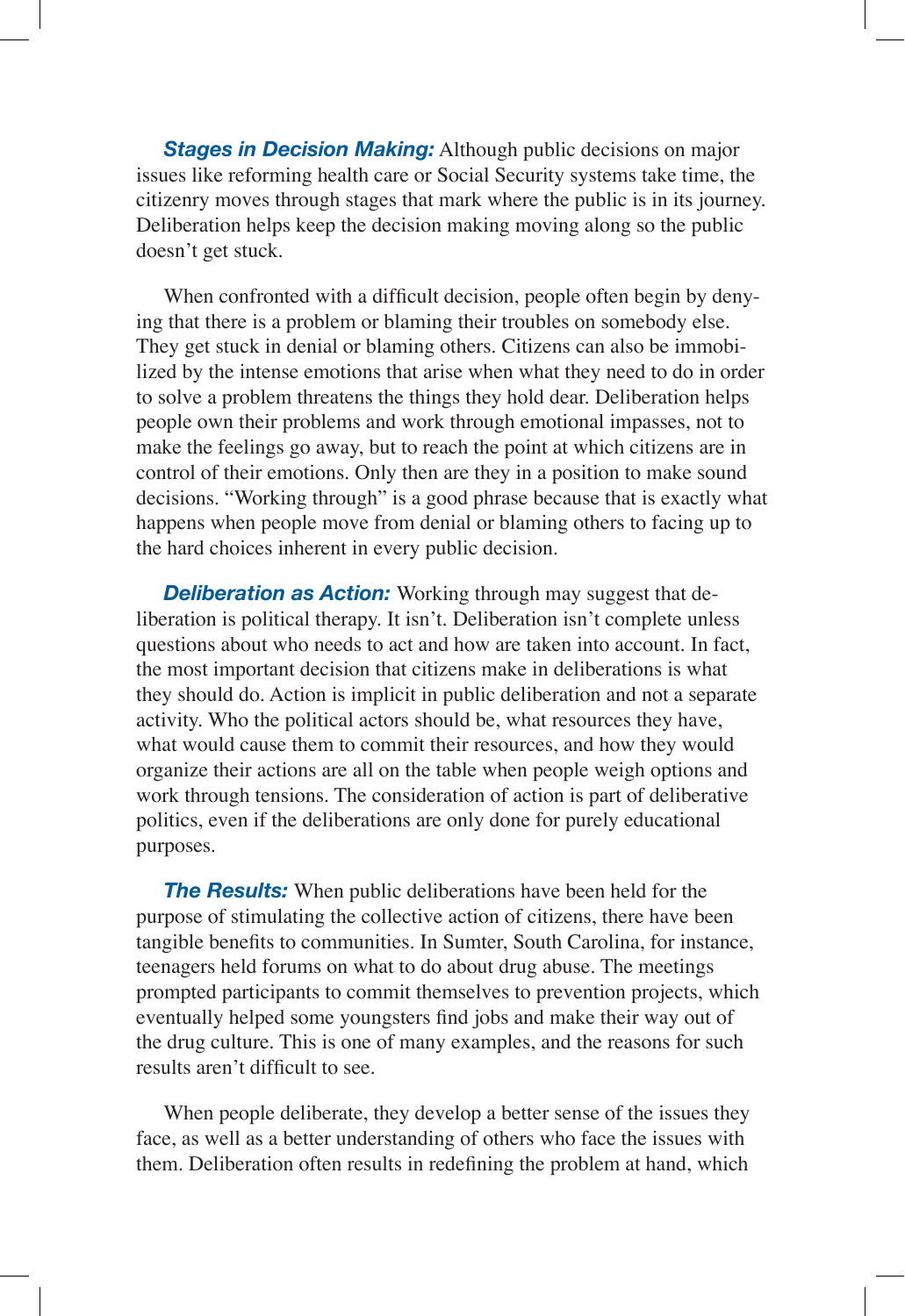

that is, they are able to put problems in a larger context and see connections between them. People also tend to approach policy questions more realistically. Self-interests broaden, and shared concerns become easier to identify. Citizens talk more about what they ought to do and come to see their personal well-

being in relationship to the well-being of others. And listening to others helps them develop new insights.

Governments, as well as communities, also benefit from public deliberation. Given the slow pace of fundamental policy change, it is unrealistic to expect deliberation to have an immediate effect; nonetheless, scholars have been able to document what they believe is the gradual influence of deliberation on major policy shifts. The more immediate effects come from giving officeholders a better understanding of the unique "public voice" that emerges from deliberation. Officials who listen to people deliberate can get information they can't get from polls, focus groups, or meetings with constituents. Hearing citizens name issues in their terms reveals the deeper concerns people share. And seeing citizens work through conflicts shows what is most valuable to the public, as well as what is really at issue. Public deliberation also helps officeholders locate the boundaries of the politically permissible—what people will and won't do to solve a problem. Those boundaries are useful to know, especially when officeholders think they have to cross them.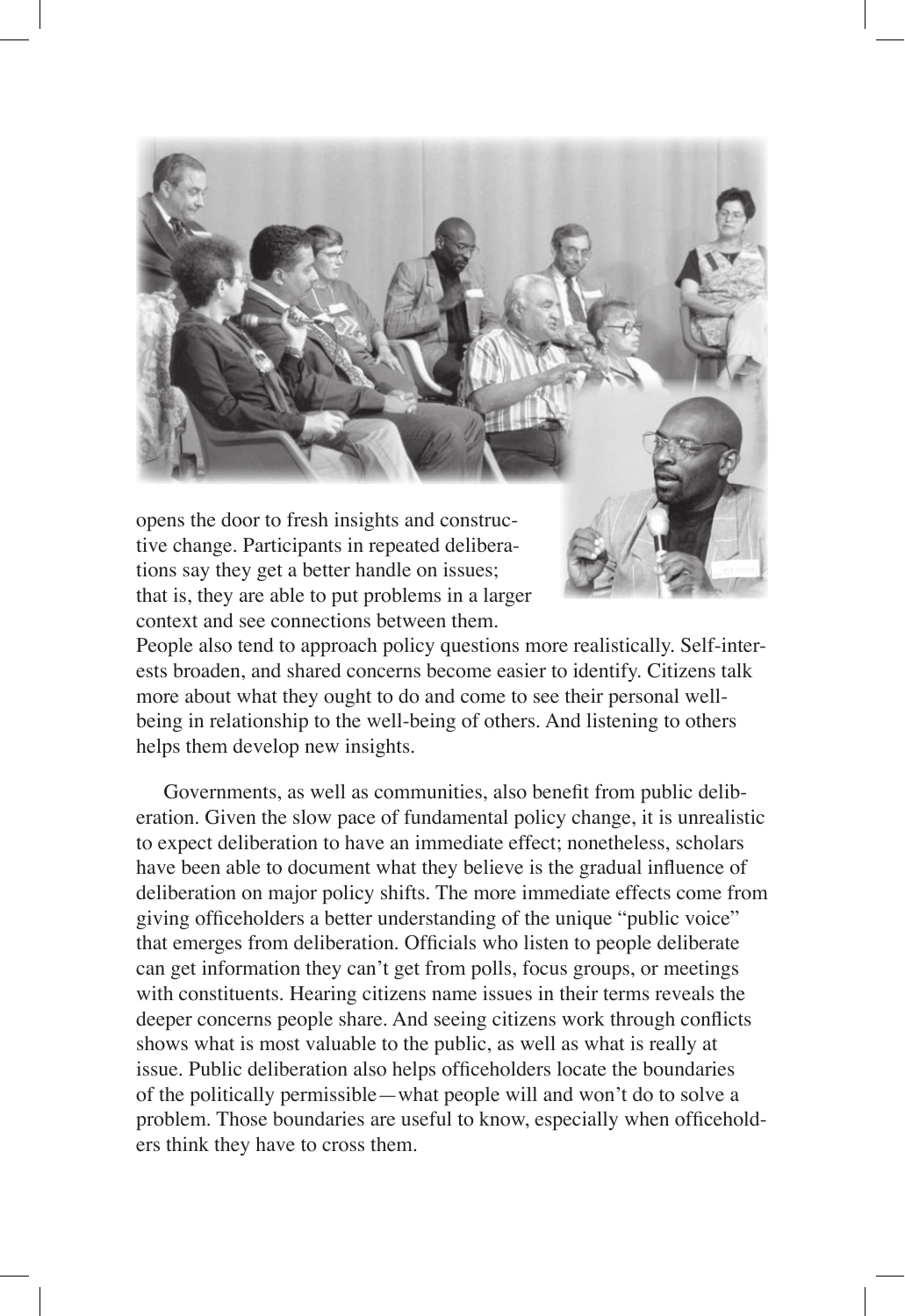Both governments and communities benefit when public deliberation moves citizens beyond first impressions to more shared and reflective opinions, or what some call "public judgment." It only emerges after citizens have faced up to the costs and the long-term effects of a popular course of action. Public judgment isn't the same as popular opinion, which is often contradictory and shortsighted. Even though deliberating fosters more shared and reflective judgment, it doesn't eliminate differences of opinion. People have remained at odds, but they have gained a better understanding of why others hold contrary views. And that understanding is no small gain.



Experience in public deliberation can also affect the way young people understand our political system and their role in it. Two Wake Forest University professors, Katy Harriger and Jill McMillan, used forums along with classroom instruction to find out what the effects might be on students' understanding of democracy and of themselves as political actors. Over the four years of their college career, students in the experiment were introduced to deliberation in the campus community and in the town where the university is located. Then Harriger and McMillan compared what these students had learned with what their classmates, who had little or no exposure to public deliberation, had learned. The impact of the experiment was profound. Unlike the students not in the experiment, who thought of citizenship primarily as exercising individual rights, those in the Harriger/McMillan classes were more inclined to think of citizenship in terms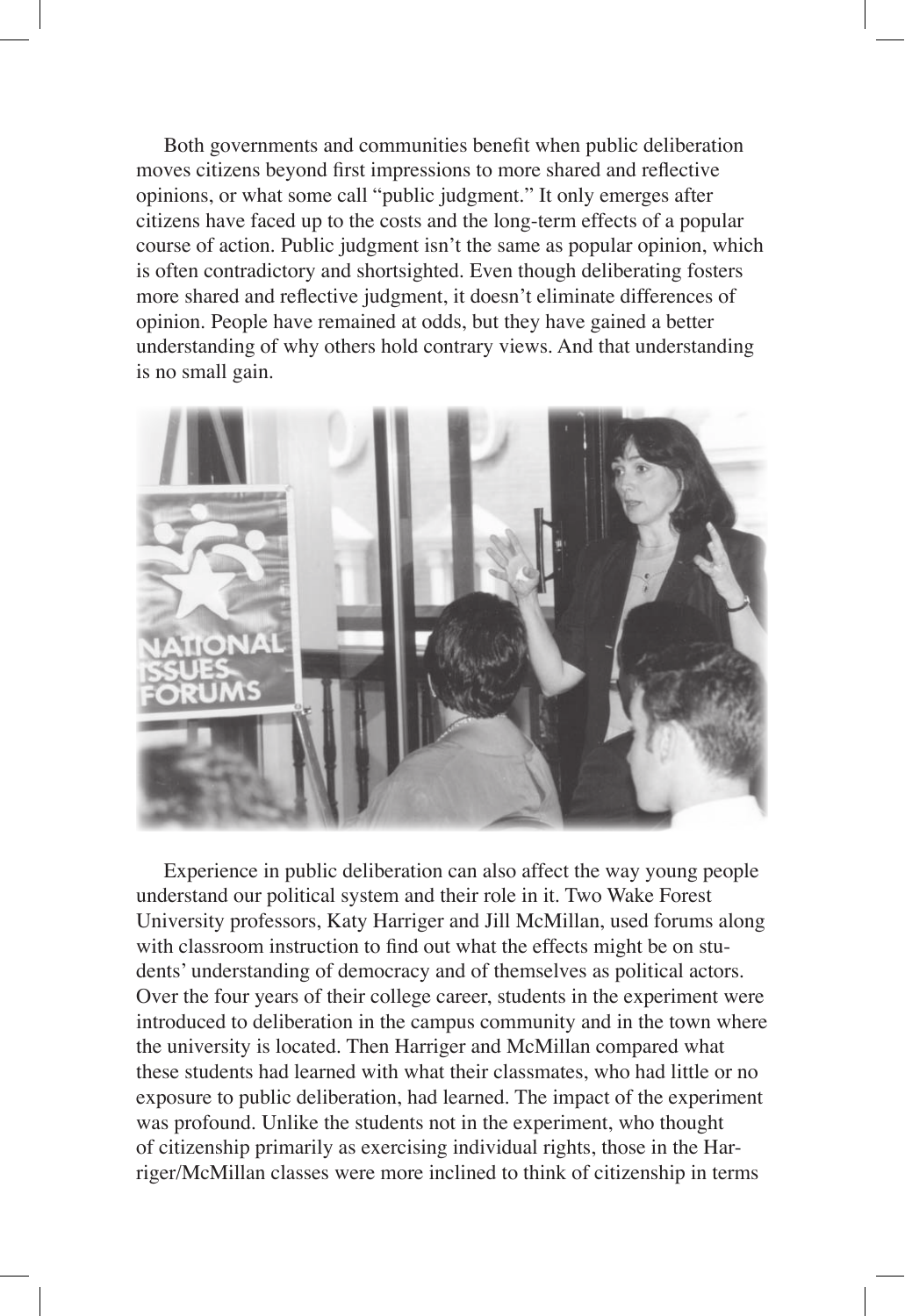of responsibilities. And they had learned how they could carry out those responsibilities through collective decision making and action.

Having access to the results of thousands of National Issues Forums over the last quarter century, as well as more informal deliberations, the foundation has come away with one central finding: the greatest benefit of public deliberation may be in its power to stimulate civic learning, not just in students, but in communities and the citizenry itself. This is the kind of learning that prompts innovation. The ancient Greeks referred to deliberation as the talk we use to teach ourselves before we act. A democracy depends on this collective learning because it depends on imaginative responses to ever-changing challenges.

For more complete descriptions of public deliberation, see *Politics for People: Finding a Responsible Public Voice* and *We Have to Choose: Democracy and Deliberative Politics*.



Kettering produces "self-starters" for public deliberation in issue books for citizens that cover many issues of concern nationwide. These are the guides for deliberation in the National Issues Forums series. Other organizations, such as the American Bar Association and Southern Growth Policies Board, produce their own issue books, as do many public policy institutes and community organizations.